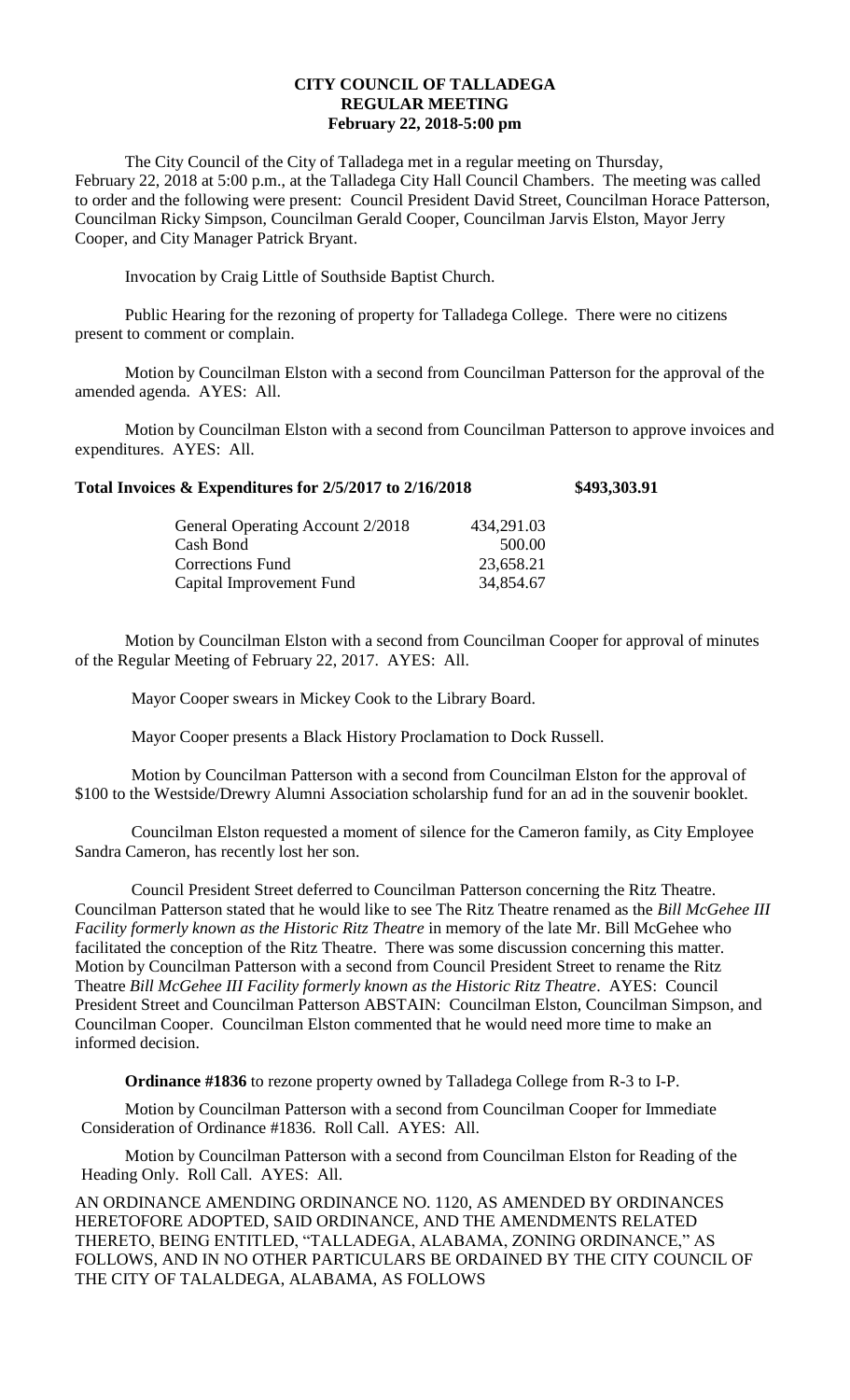Motion by Councilman Patterson with a second from Councilman Elston for the Adoption of Ordinance #1836. Roll Call. AYES: All.

**Ordinance #1837** approving a Building Permit and Fee Structure for the City of Talladega.

Motion by Councilman Cooper with a second from Councilman Elston for Immediate Consideration of Ordinance #1837. Roll Call. AYES: All.

Motion by Councilman Elston with a second from Councilman Cooper for Reading of the Heading Only. Roll Call. AYES: Council President Street, Councilman Elston, Councilman Patterson and Councilman Cooper ABSTAIN: Councilman Simpson

THIS ORDINANCE ESTABLISHES THE RATE TO BE CHARGED FOR BUILDING PERMITS, BOTH RESIDENTIAL AND COMMERCIAL/INDUSTRIAL, AND THE ISSUANCE OF BUILDING PERMITS TO DULY LICENSED PERSONS; AND TO REPEAL ANY ORDINANCE INCONSISTENT HEREWITH

Motion by Councilman Patterson with a second from Councilman Elston for the Adoption of Ordinance #1837. Roll Call. AYES: Council President Street, Councilman Elston, Councilman Patterson and Councilman Cooper ABSTAIN: Councilman Simpson

**Resolutions #4385-4386** approving property liens for junk car abatement

**Resolution #4387** approving a user agreement for Bemiston Recreation Center for basketball with Stanley Scales.

**Resolution #4388** approving a user agreement for Bemiston Recreation Center for basketball with Lawrence McGraw.

**Resolution #4389** approving a contract with Neel-Schaffer Engineering for design services and CEI services for the East Street Parking Lot at an amount not to exceed \$133,000.00.

Motion by Councilman Patterson with a second from Councilman Elston for the approval of Resolution #4385 to Resolution #4389. Roll Call. AYES: All.

Motion by Councilman Elston with a second from Councilman Simpson to approve the invoices and expenditures for the Water Department. AYES: All.

| Water Department Expenditures for 2/7/18 to 2/16/18 |            |  |
|-----------------------------------------------------|------------|--|
| Operations & Maintenance                            | 151,376.96 |  |
| Revenue                                             | 344,173.30 |  |
| Capital Improvements                                | 88,963.34  |  |

**Resolution #4390** approving a contract with InSite Engineering for design services for replacement of generators at the Airport and Brecon Wastewater Treatment Plants for an amount not to exceed \$26,300.00.

**Water Department Expenditures for 2/7/18 to 2/16/18 \$584,513.60**

**Resolution #4391** approving a contract with Alpine Properties for maintenance of grounds of all the Water and Wastewater Facilities.

**Resolution #4392** approving a contract with InSite Engineering for design services for Dam Repair and Access Phase One for a cost not to exceed \$29,900.00.

**Resolution #4393** approving the surplus of three Water Department vehicles.

**Resolution #4394** approving the purchase of three Water Department vehicles from Tallassee Automotive of Tallassee, Alabama for a cost of \$119,748.00.

Motion by Councilman Patterson with a second from Councilman Elston for the approval of Resolution #4390 to Resolution #4394. Roll Call. AYES: All.

**Resolution #4395** opposing the passage of Alabama House Bill HB110 and Alabama Senate Bill SB130 unless three requested changes are made to the bills.

Motion by Councilman Patterson with a second from Councilman Elston for the approval of Resolution #4395. Roll Call. AYES: All.

City Manager Bryant wished to commend Parks and Recreation Director Ammons for being named president of the Alabama Recreation and Parks Association (ARPA) and also wished to laud Municipal Services Director Hanner for being only the 29<sup>th</sup> person in Alabama to be certified as a Risk Management Specialist. He also informed the Council that he would be appearing on a news special called "Small Town Rising" on ABC 33/40 on March 8.